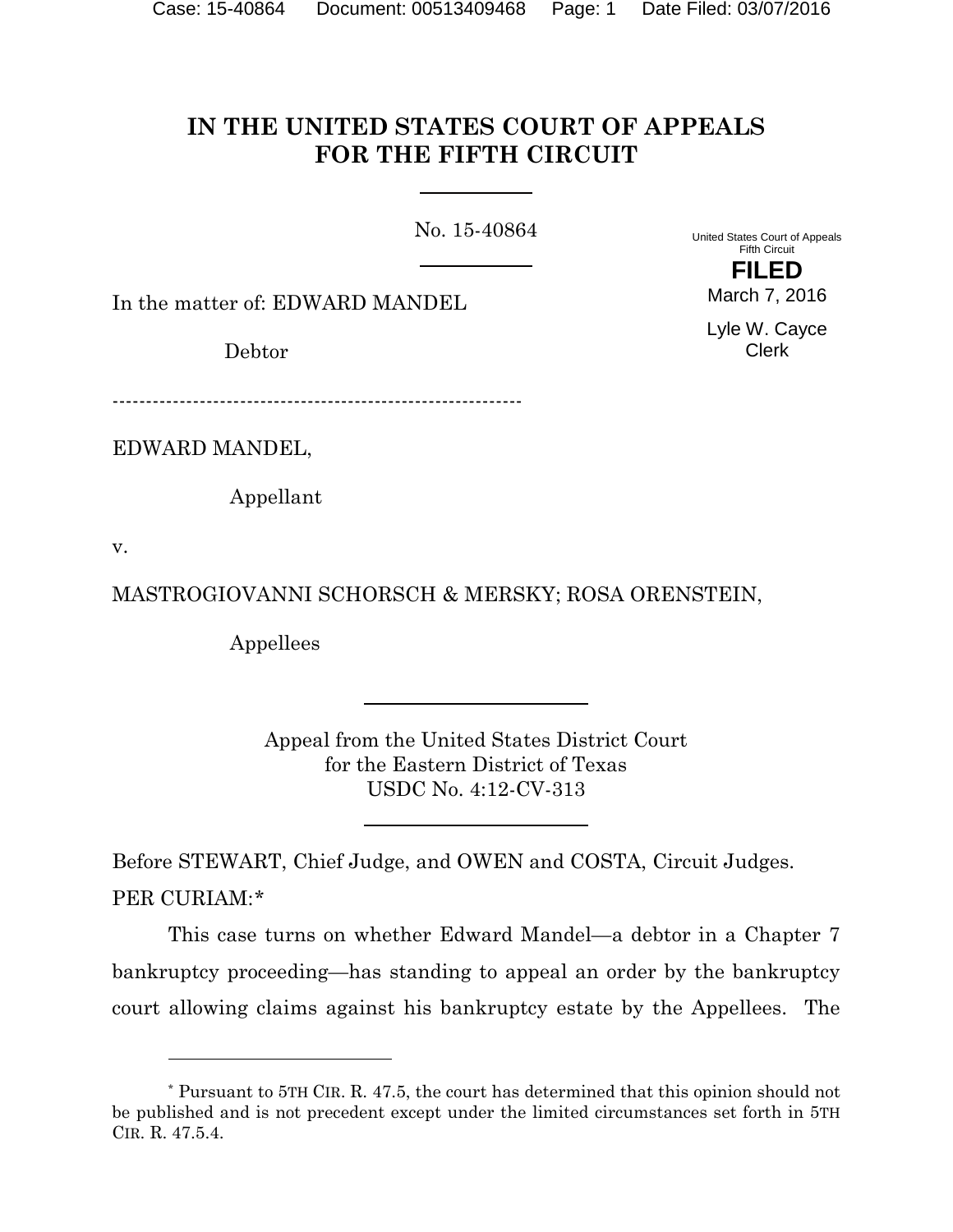l

# No. 15-40864

district court found that Mandel lacked standing to pursue his appeal and dismissed the case as moot. Because we hold that Mandel is a "person aggrieved" by the bankruptcy court's order, we REVERSE and REMAND.

### **I.**

Mandel's appeal involves multiple levels of court proceedings. The discord began with a dispute between Mandel and Steven Thrasher concerning a company called White Nile Software, Inc. Mandel and Thrasher were the two principal shareholders of the company, and the dispute escalated to extensive litigation in state court (the "White Nile Litigation").

Fearing that White Nile Software, Inc. was not being properly represented, the state court appointed Rosa Orenstein as receiver for the company in the litigation; Orenstein then hired the law firm Mastrogiovanni Schorsch & Mersky ("MSM") for her representation. The parties agreed to split Orenstein's and MSM's relevant costs.

Later, while the White Nile Litigation was ongoing, Mandel filed for Chapter 11 bankruptcy. In response, Orenstein and MSM filed claims against Mandel's estate for their agreed-upon compensation. The bankruptcy court allowed the claims (the "Claim Allowance Order" or "Order"),<sup>[1](#page-1-0)</sup> and Mandel appealed that Order to the district court (the "Claim Allowance Appeal" or "Appeal"). The Claim Allowance Appeal is the subject of the appeal currently before us but is not the end of the story.

The bankruptcy court then appointed a Chapter 11 trustee, and the parties moved to abate the Claim Allowance Appeal until the Chapter 11 trustee decided whether he wished to pursue the Appeal on behalf of the estate. The district court allowed the trustee to intervene and asked the parties to

<span id="page-1-0"></span><sup>&</sup>lt;sup>1</sup> Mandel objected to Appellees' claims in the bankruptcy court. The bankruptcy court held a trial on the claims, and allowed the claims for all but 5% of the amounts asserted.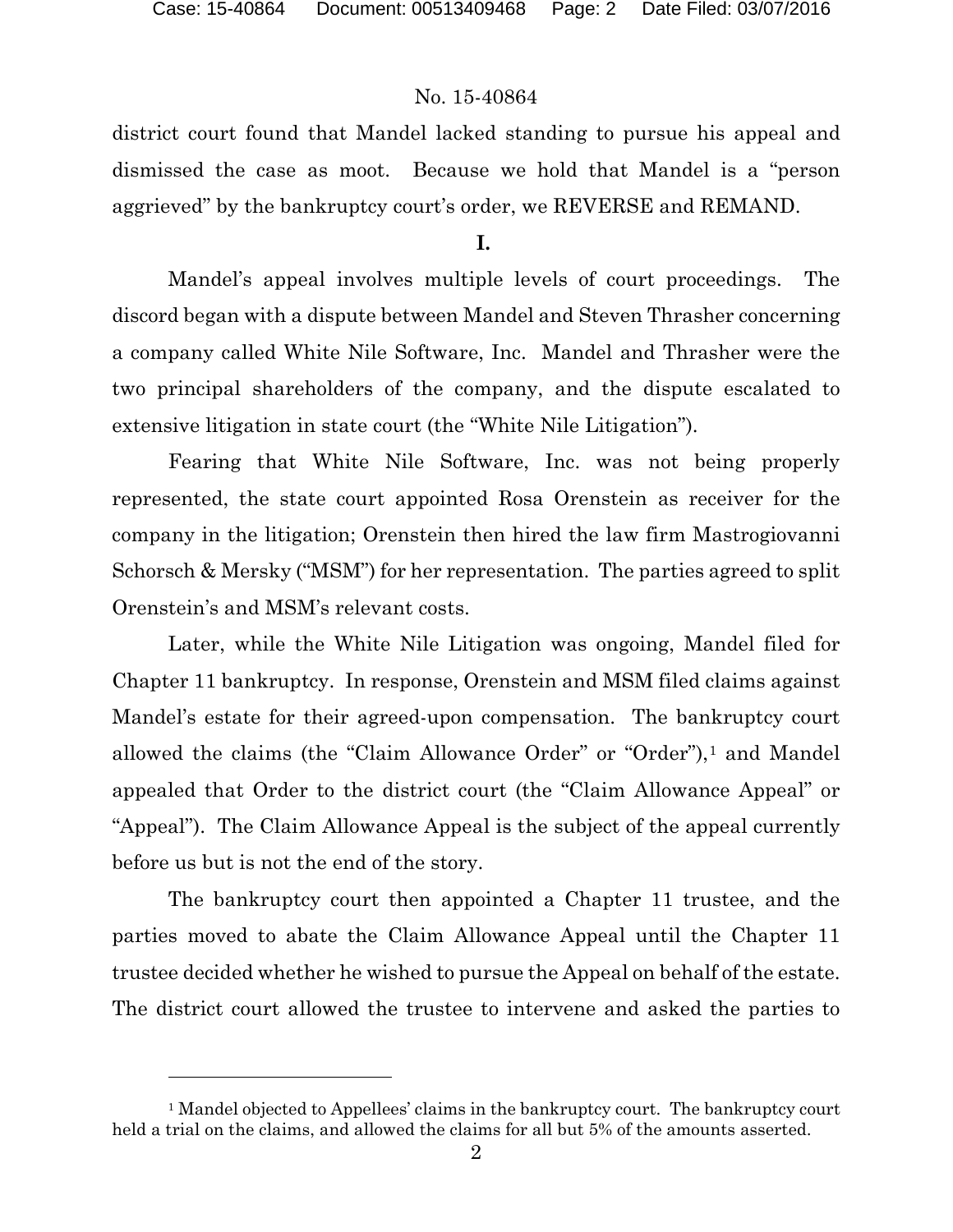l

# No. 15-40864

submit briefing on whether Mandel still had standing to pursue the Appeal as the Chapter 11 debtor-out-of-possession. The trustee ultimately decided not to pursue the Appeal, and the remaining issue became whether Mandel still had standing. Mandel's bankruptcy was then converted to a Chapter 7 proceeding, and the Chapter 11 trustee became the Chapter 7 trustee.

During the course of the Chapter 11 proceedings, Orenstein and MSM, among others, filed a complaint objecting to the dischargeability of their claims pursuant to 11 U.S.C. § 523 and to Mandel's discharge generally pursuant to 11 U.S.C. § 727 (the "Discharge Complaint"). The bankruptcy court has issued several continuances on the trial regarding the Discharge Complaint; as a result, the bankruptcy court has not ruled on the dischargeability of the claims that are the subject of the Claim Allowance Order.[2](#page-2-0)

After additional briefing regarding developments in Mandel's bankruptcy case, the district court dismissed the Claim Allowance Appeal as moot, finding that Mandel did not have a sufficient interest in the Claim Allowance Order to establish standing. Mandel timely appealed.

# **II.**

We review a district court's dismissal for lack of standing de novo. *Fortune Nat. Res. Corp. v. U.S. Dep't of Interior*, 806 F.3d 363, 366 (5th Cir. 2015). To determine whether a party has standing to appeal a bankruptcy court order, this court uses the "person aggrieved" test. *Id.* (citing *In re Coho Energy Inc.*, 395 F.3d 198, 202 (5th Cir. 2004)). "The 'person aggrieved' test is an even more exacting standard than traditional constitutional standing," demanding "a higher causal nexus between act and injury." *Id.* Put succinctly, an "appellant must show that he was directly and adversely affected

<span id="page-2-0"></span><sup>&</sup>lt;sup>2</sup> A trial on these complaints is presently set for March 22–March 24, 2016.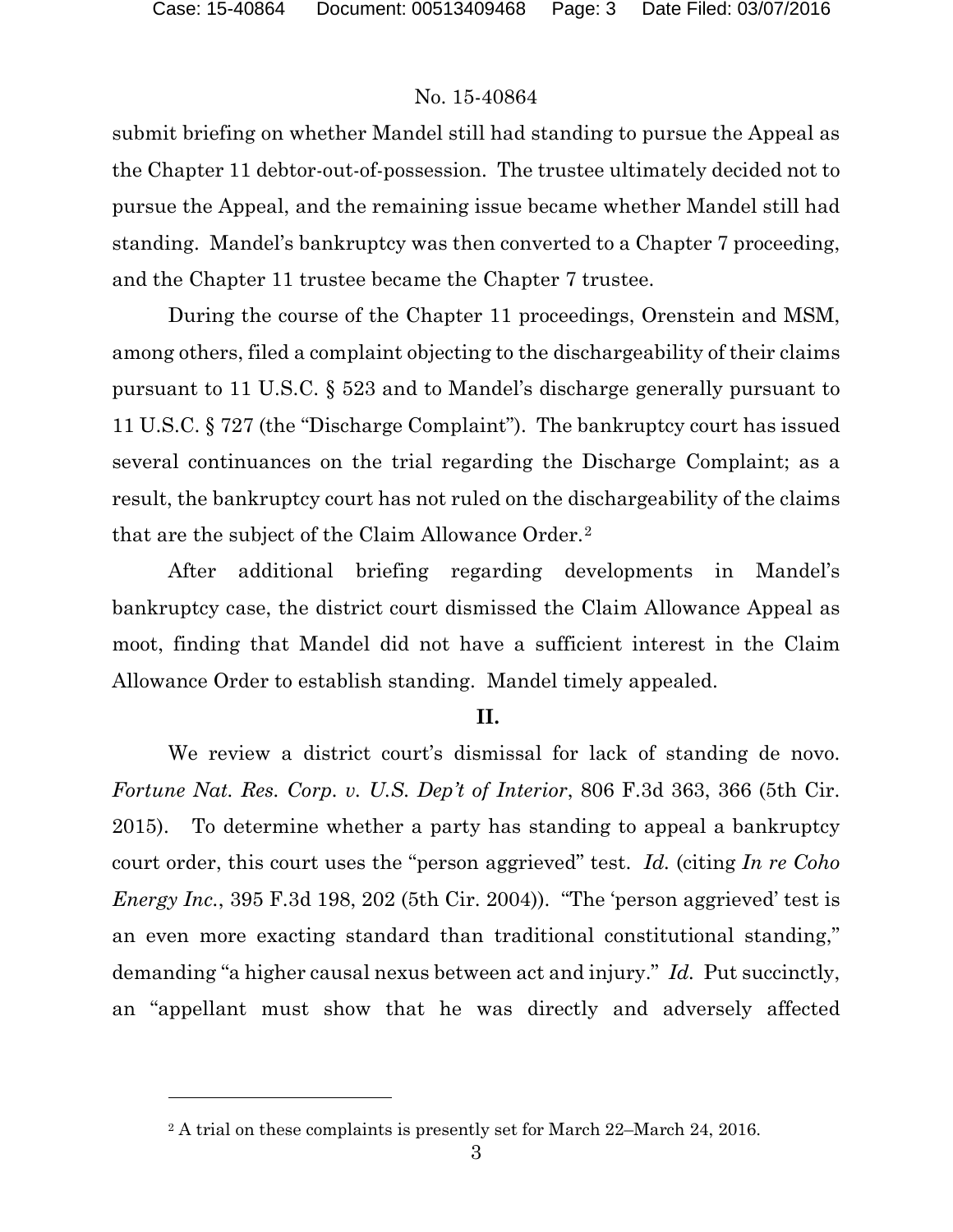## No. 15-40864

pecuniarily by the order of the bankruptcy court in order to have standing to appeal." *Id.*

#### **III.**

We begin by agreeing with the district court that a debtor-out-ofpossession will rarely have a sufficient interest to challenge a bankruptcy court order in a Chapter 7 proceeding. As the district court pointed out, when a debtor files for bankruptcy, his nonexempt property becomes part of the bankruptcy estate. *See* 11 U.S.C. § 541. In a Chapter 7 proceeding, a trustee is then appointed and that trustee typically liquidates all of the assets in the estate and distributes the proceeds to creditors. *See* 1 David G. Epstein, Steve H. Nickles & James J. White, *Bankruptcy* §§ 1–5, 1–7, at 9–13 (1992). Further, "the general rule is that once a trustee is in a bankruptcy case, the trustee, not the debtor or the debtor's principal, has the capacity to represent the estate and to sue and be sued." *Vega v. Gasper*, 36 F.3d 417, 422 (5th Cir. 1994) (citation and internal quotation marks omitted); *see also* 11 U.S.C. § 323. In other words, once Chapter 7 proceedings begin, the debtor-out-of-possession typically has no concrete interest in how the bankruptcy court divides up the estate.

However, despite a debtor-out-of-possession's generally limited interest in Chapter 7 proceedings, we hold that Mandel has standing to appeal the Claim Allowance Order. Appellees brought their claim against the estate, arguing that Mandel owed them money for their services in the White Nile Litigation. The Claim Allowance Order was an adjudication of that claim; indeed, the Order has res judicata effect if the Appellees are allowed to bring a suit outside of the bankruptcy proceeding. *See In re Bevan*, 327 F.3d 994, 997 (9th Cir. 2003) (stating that "the allowance or disallowance of 'a claim in bankruptcy is binding and conclusive on all parties or their privies, and being in the nature of a final judgment, furnishes a basis for a plea of res judicata'"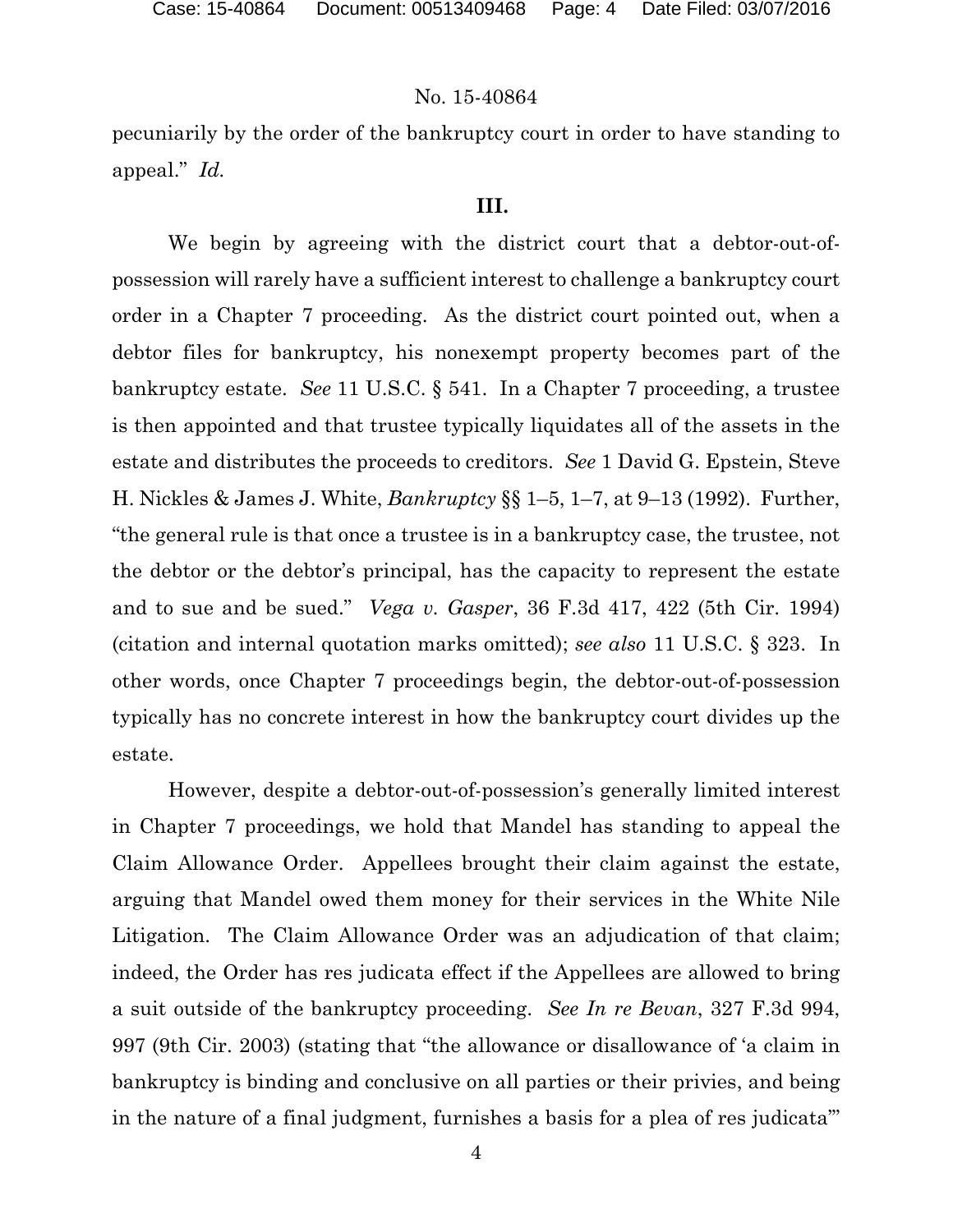l

### No. 15-40864

(quoting *Siegel v. Fed. Home Loan Mortg. Corp.*, 143 F.3d 525, 529 (9th Cir. 1998))); *see also In re Fleury*, 306 B.R. 722, 727 (B.A.P. 1st Cir. 2004) (stating that "orders entered by the bankruptcy judge relating to [claims in a bankruptcy proceeding] are given full effect notwithstanding subsequent dismissal of the case").

Of course, Appellees are not currently allowed to bring their claim outside of the bankruptcy proceedings: there is a general stay of any actions by creditors against Mandel. *See* 11 U.S.C. § 362(a). In the meantime, Appellees have filed the Discharge Complaint, which the bankruptcy court has yet to rule on. If the Appellees are successful in pursuing the Discharge Complaint, the stay will be lifted, and they will be permitted to bring their claim directly against Mandel (supported by the res judicata force of the Claim Allowance Order). *See* 11 U.S.C. § 362(c)(2)(C).

The precise issue, then, is whether Mandel has standing to pursue his appeal given that: (1) the debt at issue in the Claim Allowance Order *may* not be discharged, thus exposing him to personal liability for the balance; and (2) the bankruptcy court has yet to rule on whether the relevant debt is dischargeable. For the following reasons, we hold that he does have standing.<sup>[3](#page-4-0)</sup>

First, a successful appeal of the Claim Allowance Order by Mandel will have a dispositive impact on the bankruptcy court's adjudication of the Discharge Complaint. Appellees contested the dischargeability of their claims against Mandel in the Discharge Complaint. Put simply, if the district court sides with Mandel on the merits of his appeal, there will be no claim to find nondischargeable. Courts have generally held that "[a] Chapter 7 debtor

<span id="page-4-0"></span><sup>&</sup>lt;sup>3</sup> This appeal would be relatively straightforward if Mandel could reasonably show that a successful challenge to the Claim Allowance Order would result in a surplus to the estate. *See Vega*, 36 F.3d at 422 (holding that a debtor has standing to challenge a claim against the estate where a successful challenge would result in a surplus). Mandel makes no such showing and, in fact, concedes that a successful appeal would not result in a surplus.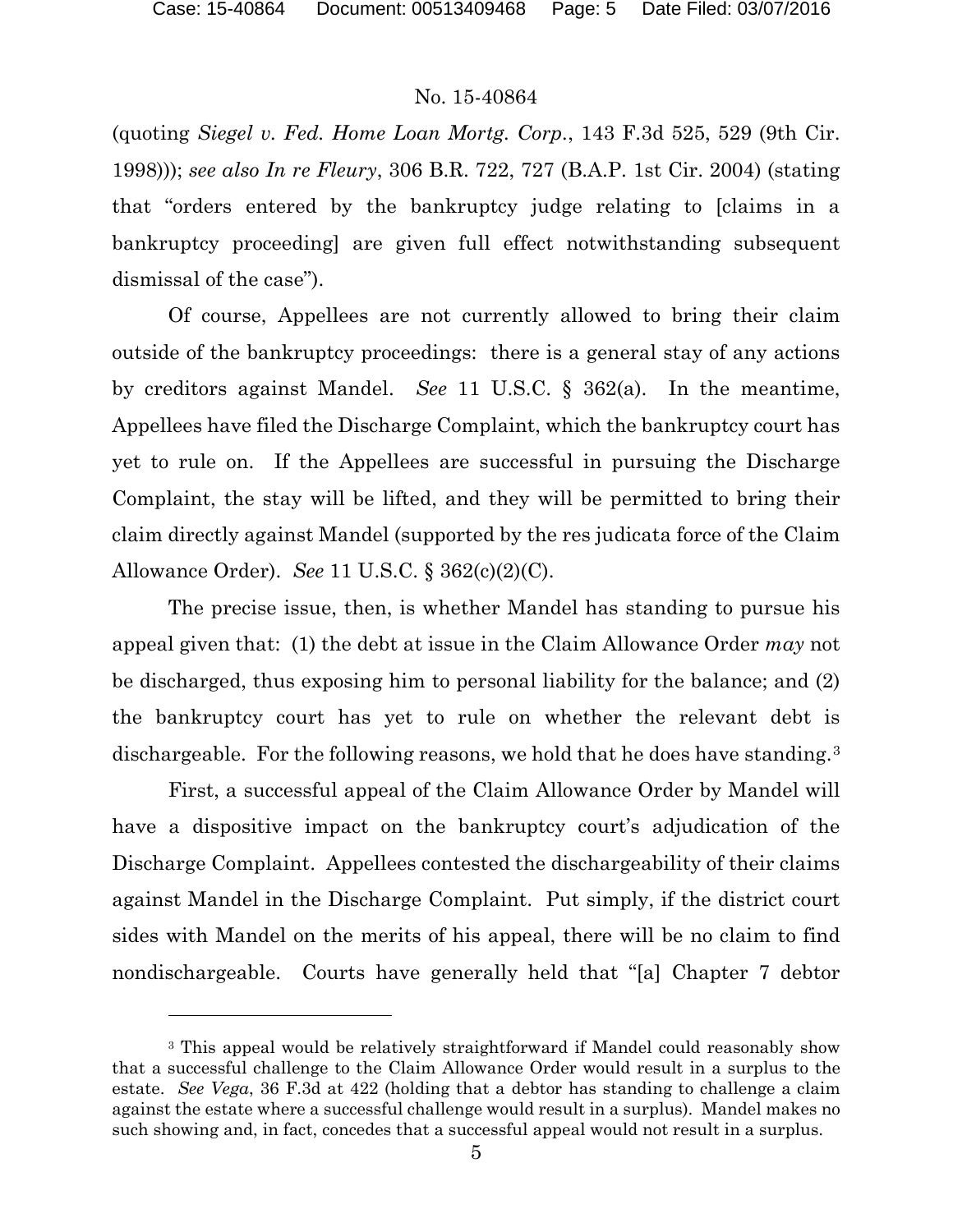$\overline{a}$ 

### No. 15-40864

qualifies as a 'person aggrieved' for purposes of appellate standing . . . if he can demonstrate that defeat of the order on appeal . . . would affect his bankruptcy discharge." *See In re Beaulac*, 294 B.R. 815, 821 (B.A.P. 1st Cir. 2003) (per curiam) (citing *In re Thompson*, 965 F.2d 1136, 1142 (1st Cir. 1992)).

Second, the Claim Allowance Order functions as an adjudication of Appellees' claim against Mandel. Absent the stay in the bankruptcy proceedings, the Appellees could march straight into court with the Claim Allowance Order in hand and pursue their claim directly against him individually.[4](#page-5-0) Courts have held that challenges to nondischargeable debt are not moot precisely because of the possibility of future proceedings directly against the debtor. *See Abel v. Campbell*, 334 F.2d 339, 341 (5th Cir. 1964) ("Because the tax liability survives the adjudication in bankruptcy, the bankrupt has standing to attack the proof of claim before the Referee and a right to appeal an adverse judgment."); *see also McGuirl v. White*, 86 F.3d 1232, 1235 (D.C. Cir. 1996) (similar). Further, several courts have extended that reasoning and stated that a debtor's challenge to a claim order by a bankruptcy court is not moot if the relevant debt *may* still be found nondischargeable. *See In re Curry*, 409 B.R. 831, 838 (Bankr. N.D. Tex. 2009) (stating that "[a] debtor has a pecuniary interest in the objection of a claim that may be nondischargeable"); *In re Willard*, 240 B.R. 664, 668 (Bankr. D. Conn. 1999) (holding that the debt at issue "may never be discharged, and the debtor, accordingly, [held] a direct pecuniary interest in the outcome of [the] action for disallowance of [the challenged] claim, and ha[d] standing to pursue it").<sup>[5](#page-5-1)</sup>

<span id="page-5-0"></span><sup>4</sup> As previously mentioned, Appellees would benefit from the res judicata effect of the Claim Allowance Order in any future proceeding against Mandel.

<span id="page-5-1"></span><sup>5</sup> Although *Curry* and *Willard* involved standing to object to a proof of claim at the bankruptcy court level, the court in each case found that the Chapter 7 debtor had a direct pecuniary interest in challenging the potentially nondischargeable claims. *But see In re Toms*, 229 B.R. 646, 659–60 (Bankr. E.D. Pa. 1999).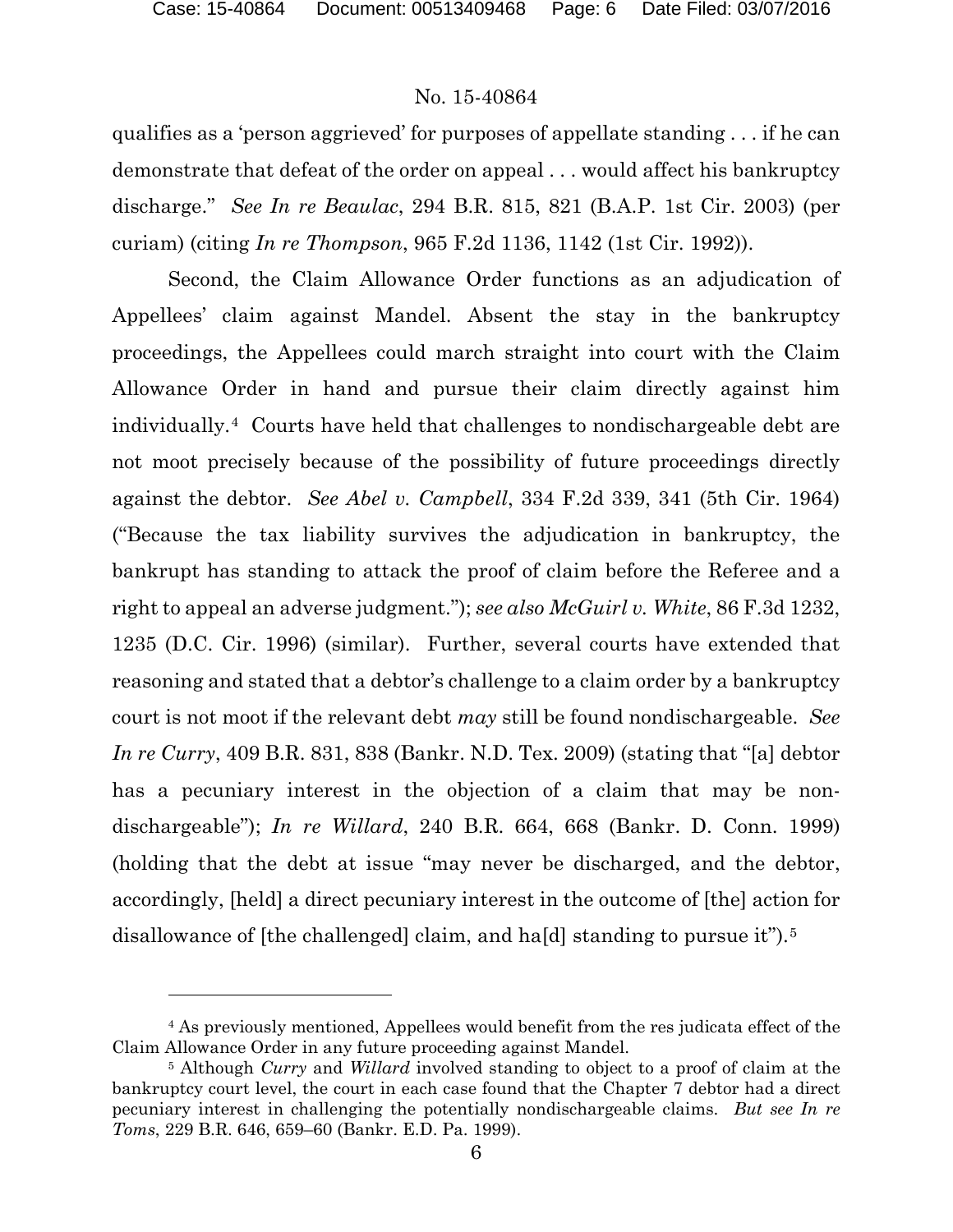# No. 15-40864

In *In re Knight-Celotex, LLC*, the Seventh Circuit analyzed bankruptcy standing in an analogous situation, and reached the same conclusion. 695 F.3d 714 (7th Cir. 2012). There, the case centered on the claims that two parties a bank and a group of companies—held against an individual debtor in a Chapter 7 bankruptcy proceeding. *Id.* at 718. The Chapter 7 trustee allowed the group of companies to assign its claims against the individual debtor to the bank. *Id.* at 719. The debtor objected to the assignment arguing that the claims were precluded by judicial estoppel; the bankruptcy court overruled the objection; and the individual debtor appealed. *Id.* at 719–20. On appeal, the Seventh Circuit held that the individual debtor had standing to challenge the assignment. The court explained that, although "[b]ankruptcy standing is narrower than constitutional standing and requires that a person have a pecuniary interest in the outcome of the bankruptcy proceedings[, t]he prospect that [the assigned] claims might not be entirely discharged, at least to the extent they are based on fraud, is sufficient to give [the individual debtor] standing." *Id.* at 720 (citing 11 U.S.C. § 523) (citation and internal quotation marks omitted). In short, the court concluded that the individual debtor had standing because "[h]e faced the prospect of personal liability on some of the claims." *Id.*

We applied similar reasoning in *Vega*. There, plaintiffs obtained a judgment against the defendant in a labor suit. 36 F.3d at 420. While the appeal was pending, the defendant filed for bankruptcy, which was later converted to a Chapter 7 proceeding. *Id.* Plaintiffs filed a claim for the judgment amount with the bankruptcy court and later filed an adversary proceeding objecting under 11 U.S.C. § 523(a)(6) to the dischargeability of the judgment debt. *Id.* We held that the defendant-debtor's appeal of the judgment was not moot in part because "relief on appeal . . . will automatically inure to [the defendant-debtor's] benefit . . . by reducing the amount of any